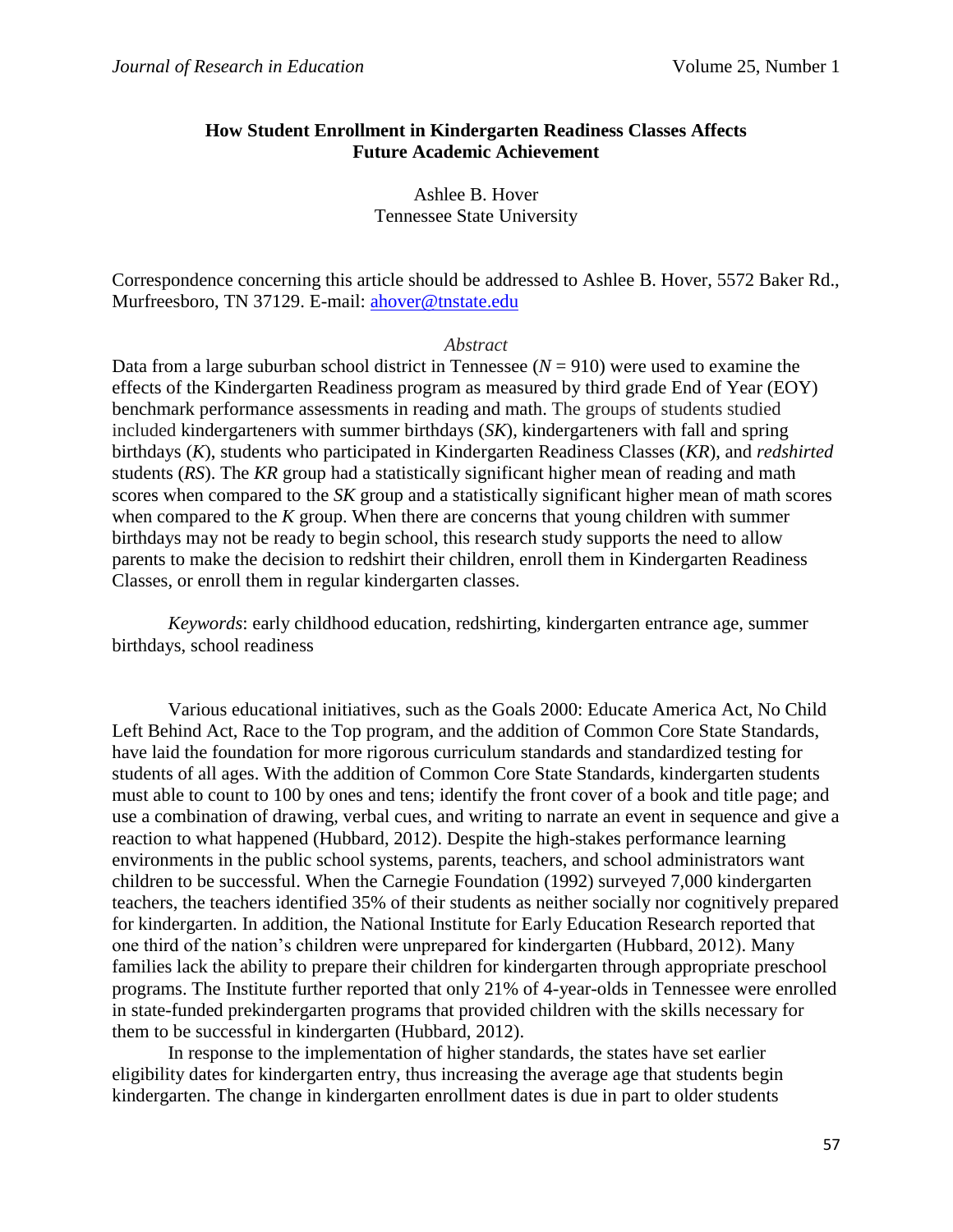achieving more academic success than their younger peers in the same grade level (Elder & Lubotsky, 2009). Table 1 displays the various eligibility dates that the states have set for kindergarten entry. Students must be five years of age on or before the specified eligibility dates for them to be permitted to enroll in kindergarten during a given school year.

The problem in this study focused on the achievement gap between younger and older school age children that often widens when the younger children with summer birthdays enter kindergarten unprepared. Furthermore, when children enter school unprepared and are pushed to achieve beyond their level of development, additional problems, such as school failure, emerge (Elkind, 2001). Parents of children with birthdays near the eligibility date for school entry (June, July, August, and September) often worry about whether their children are ready for kindergarten. More affluent parents often postpone enrolling their children in kindergarten, because they do not want them to be the youngest in their class (Marshall, 2003). The decision by parents, teachers, and school administrators to delay kindergarten entrance for children is often swayed by the demands of high-stakes testing and accountability. Higher educational demands are placed on kindergarteners today, because they are often expected to demonstrate various abilities in reading and math before enrolling in kindergarten (Hubbard, 2012; Tyre, 2006). Upon kindergarten entry, young children with summer birthdays are often already at a disadvantage when compared to their older peers with fall and spring birthdays (Elder & Lubotsky, 2009; Oshima & Domaleski, 2006). Parents who do not think their young children are ready to begin kindergarten may choose to homeschool their children, *redshirt* their children for a year (delaying enrollment in kindergarten even though they meet the kindergarten entrance eligibility date), enroll them in a private preschool, or enroll them in a free kindergarten readiness program before kindergarten. The Tennessee school district in this study offers a class for "bright, young 5 year olds" who meet the kindergarten age requirement by being five years old by August 15<sup>th</sup>, but may need more time to grow and mature. This Kindergarten Readiness Class provides an opportunity for these children to be in an environment where they can participate in situations that allow for active movement during the lessons, shorter sitting times, more outside times, more hands on activities, and smaller student to teacher ratios. Many opportunities are given for learning through play, music, art, and self expression. The class was designed with their brain, physical, social, and emotional development in mind (Prichard, *n.d.,*  para. 1).

In 2008, a child had to be 5 years old on or before September 30 and have a birth date between June 1 and September 30 to enroll in a Kindergarten Readiness Class in the local school district. As of 2015, a child must be 5 years old on or before August 15 and have a birth date between June 1 and August 15 to enroll in a Kindergarten Readiness Class in the local school district. The child's maturity, fine motor skills, recommendations by parents and preschool teachers, and the Phelps Kindergarten Readiness screening results help determine placement. Individual Education Plans (IEPs) for speech are accepted; however, other IEPs for special education are not permitted. The child in the Kindergarten Readiness Class will attend a regular kindergarten class the following school year. Parents who are interested in enrolling their child in a Kindergarten Readiness Class must register their child through the regular kindergarten pre‐ registration process and inquire about the Kindergarten Readiness Class (Prichard, *n.d.*). It is important to know when a child is ready to start school, because a child's success in kindergarten is a predictor of his or her future academic success in school (Connor & Morrison, 2006). High quality early childhood programs set the foundation for future learning by strengthening skills,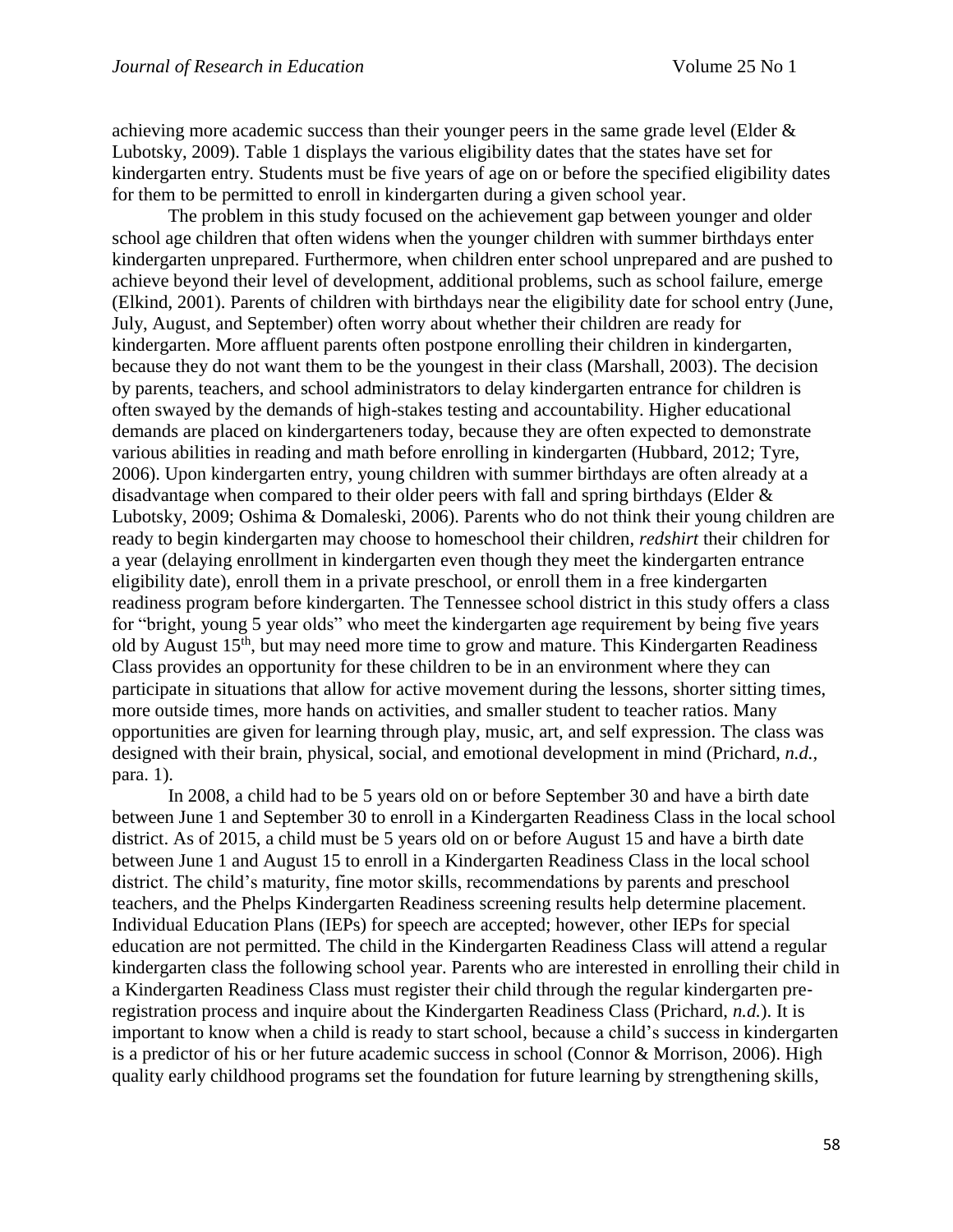such as letter and sound recognition, phonological awareness, basic math, and emergent reading and writing (Connor & Morrison, 2006).

The purpose of the study was to examine the effects of the Kindergarten Readiness program in a large suburban school district in Tennessee as measured by third grade End of Year (EOY) benchmark performance assessments in reading and math. The significance of the study focused on analyzing the third grade reading and math EOY benchmark performance test scores of students who were enrolled in the Kindergarten Readiness program in the local school district and the scores of their peers who did not participate in the program to make decisions regarding the best options for preparing children for school. This research study sought to determine what is required to strengthen a young child's academic and social skills before kindergarten. Given the many options that parents have to make about how to prepare their child for kindergarten and when to enroll their child in kindergarten, this study sought to provide support to the parents of young children as they determine what is best for the child. This study also provides teachers and school administrators with research to aid in advising and guiding parents when deciding if their child is ready to enroll in a regular kindergarten class or whether he or she should be redshirted, enrolled in a private preschool, or enrolled in a Kindergarten Readiness Class.

#### **Research Question and Null Hypothesis**

Are there statistically significant differences in the third grade reading and math End of the Year (EOY) benchmark performance test scores between the *KR* students who were born between June 1 and September 30 and were enrolled in Kindergarten Readiness Classes in the local school district during the 2008-2009 school year (*n* = 99), the *SK* students who were born between June 1 and September 30 and were enrolled in regular kindergarten classes during the 2008-2009 school year (*n* = 206), the *RS* students who were born between June 1 and September 30 and were redshirted during the 2008-2009 school year (*n* = 22), and the *K* students who were born between October 1 and May 31 and were enrolled in regular kindergarten classes during the 2008-2009 school year (*n* = 583)?

Null hypothesis: H<sub>0</sub>:  $\mu_{KR} = \mu_{SK} = \mu_{RS} = \mu_K$ There are no statistically significant differences in third grade reading and math EOY benchmark performance test scores between students in the *KR*, *SK*, *RS*, and *K* groups.

## **Literature Review**

Many individuals disagree regarding the optimum age for beginning kindergarten. This conflict is reflected through the variety of eligibility dates that the states have set for enrollment in kindergarten [\(U.S. Department of Education,](http://www.ed.gov/) [National Center for Education Statistics,](http://nces.ed.gov/) 2014). Elder and Lubotsky (2009) asserted that the older children are when they begin kindergarten, the more academic progress they achieve. In addition, Oshima and Domaleski (2006) reported large differences between the younger and older kindergarten students in reading, math, and general knowledge as well as the height of the children. Various studies describe an academic achievement gap between younger and older school age children with the older students consistently scoring higher on academic achievement tests than the younger students; however, researchers often disagree when attempting to identify the grade level that the academic achievement gap begins to fade (Cameron & Wilson, 1990; Crosser, 1991; Elder & Lubotsky,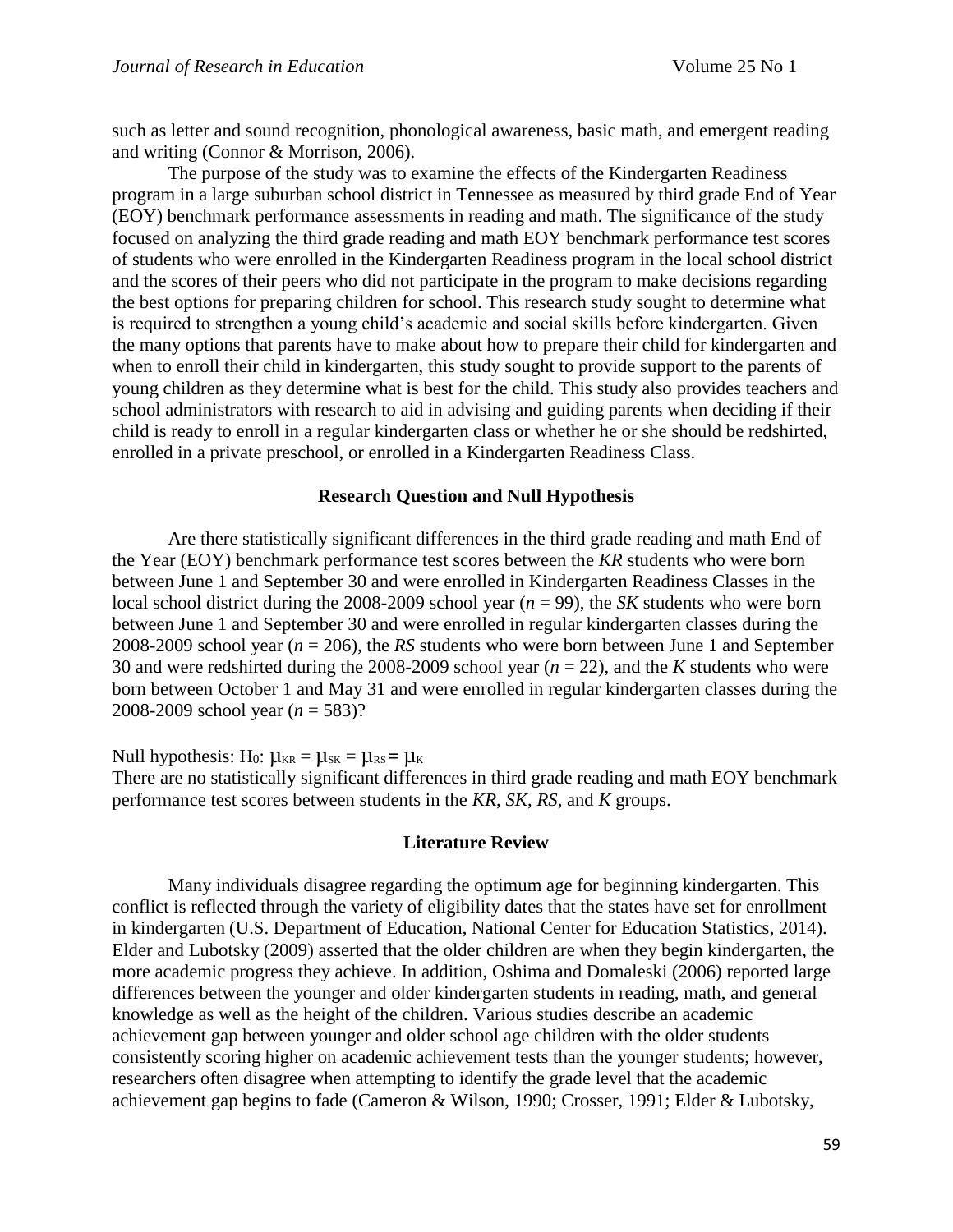2009; Graue & DiPerna, 2000; Huang & Invernizzi, 2012; Kurdek & Sinclair, 2001; Morrison, Griffith, & Alberts, 1997; National Institute of Child Health and Human Development, 2007; Oshima & Domaleski, 2006; Shepard & Smith, 1986). Huang and Invernizzi (2012) found that the academic achievement gap between younger and older students decreased as the students progressed from kindergarten to second grade; however, there was still a statistically significant difference in the achievement scores by the end of the second grade. Cameron and Wilson (1990), Graue and DiPerna (2000), Morrison et al. (1997), and Shepard and Smith (1986) reported that the academic achievement gap between younger and older students faded by the end of third grade; however, the National Institute of Child Health and Human Development (2007) ascertained that the children who started school at older ages showed higher gains in performance by the third grade on the Woodcock-Johnson Applied Problems subtests ( $b = 5.16$ ,  $p < .01$ ) and Picture Vocabulary subtests ( $b = 4.40$ ,  $p < .001$ ) as well as the teacher-rated Language and Literacy Scales ( $b = .18$ ,  $p < .10$ ) and Mathematical Thinking Scales ( $b = 21$ ,  $p <$ .05). In addition, Crosser (1991) reported that students who entered kindergarten at 6-years-old scored significantly higher on reading achievement tests in fifth and sixth grades when compared to the students who entered kindergarten at 5-years-old.

Age differences, a lack of maturity, and the fear of future retentions are some of the reasons that parents may choose to redshirt their children or hold them out of school for a year (Tyre, 2006). Oshima and Domaleski (2006) suggested that educators disagree regarding the academic and behavioral effects of redshirting. In the 1990s and earlier, the practice of redshirting was more popular with younger boys and wealthier families (Graue & DiPerna, 2000). Many of the concerns regarding redshirting students were mainly focused on social aspects due to parents wanting their children to be good workers and classroom leaders (Graue, 1993a, 1993b; Lareau, 1994). In a study conducted by the U.S. Department of Education, National Center for Education Statistics (2013) kindergartners who delayed school entry for a year outperformed kindergarteners who started school on time and kindergartners who repeated kindergarten on reading, math, and science assessments during the 2010-2011 school year; however, Spitzer, Cupp, and Parke (1995) reported that the youngest and oldest students in kindergarten and first grade had similar social outcomes including self-concept, peer acceptance, and teacher ratings of behavior.

When researching the long-term effects of redshirting*,* Uphoff and Gilmore (1985) found that students who began school at a younger age were not well-adjusted, lacked leadership skills when they reached high school, and were more likely to suffer from socioemotional problems, depression, and suicide. Byrd, Weitzman, and Auinger (1997), however, used cross-sectional analyses to determine that children from ages 7 to 17 who were redshirted and began school at an older age experienced more behavior problems than their peers. In addition, Lincove and Painter (2006) suggested that the practice of redshirting children was not an effective way to improve student outcomes, and age did not determine academic or social success in high school and young adulthood. When comparing the wages of the students who were redshirted to the wages of the rest of the student population, the students who were redshirted did not have an advantage in the job market (Lincove & Painter, 2006).

As an alternative to redshirting, many parents enroll their children in school readiness programs before enrolling them in kindergarten. When students who attended school readiness programs were compared to their peers who did not have preschool experience, Pelletier and Corter (2005) found that the students who attended school readiness programs had higher mean scores on a battery of readiness tests and activities. In another study, kindergarten teachers rated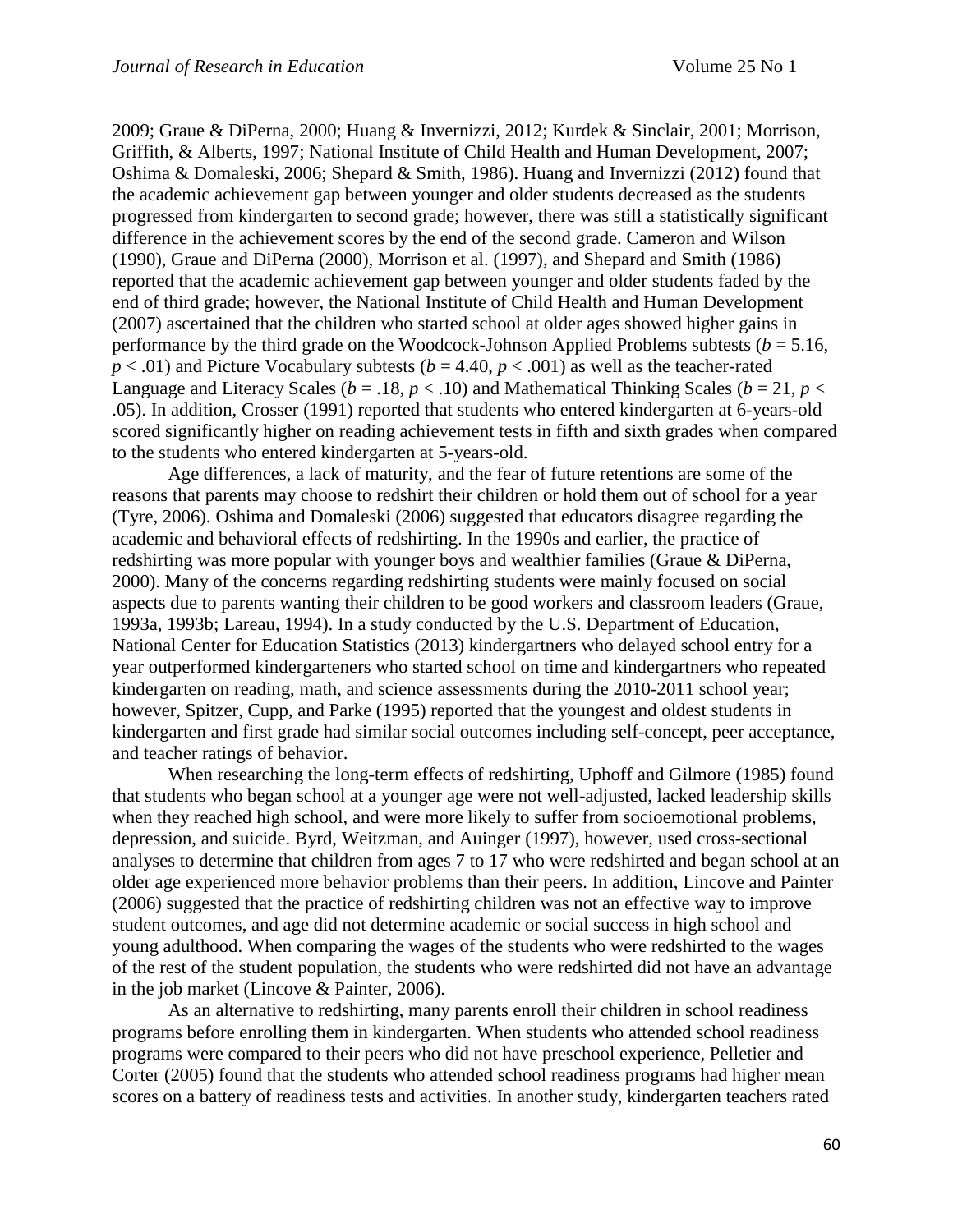the younger children who attended Head Start  $(M = 52.6)$  as more prepared to begin school than their older peers without preschool experience  $(M = 47.6)$  (Furlong & Quirk, 2011). When Williams, Landry, Anthony, Swank, and Crawford (2012) compared children from higherincome families to children from lower-income families, the children from low-income families who participated in prekindergarten programs achieved reading and social scores that were similar to the scores of their peers. In addition, when children participate in prekindergarten programs, there are often long-term social effects. For example, the students who participated in the Perry Preschool program had higher earnings and lower levels of criminal behavior in their late 20s when compared to other random children from the group (Heckman, 2000).

Kindergarten teachers can develop a more advanced curriculum for the redshirted students whose parents were able to provide them with early educational experiences before school (Graue, 1993a, 1993b). Children from low-income families, however, often lack financial support and cognitive stimulation prior to enrolling in school; therefore, these at-risk children do not make academic gains when they stay out of school an extra year before entering kindergarten (Elder & Lubotsky, 2009). In an attempt to rectify this problem, some school districts, like the one in this study, provide free Kindergarten Readiness Classes for children with summer birthdays. Students who were enrolled in Kindergarten Readiness Classes are essentially redshirted students with the advantage of acquiring additional early educational instruction through the Kindergarten Readiness program; therefore, kindergarten teachers can also provide a more advanced curriculum to the former Kindergarten Readiness students (E. Burton, L. Davis, & S. Gillaspie, personal communication, July 10, 2015).

#### **Theoretical Framework**

This research was guided by Piaget's belief (1970) that children need early opportunities to learn on their own and through the guidance of developmentally appropriate early childhood educational practices. Piaget asserted that a developmental foundation should be formed before learning can take place (Ilg & Ames, 1972). According to Piaget, development is the natural and spontaneous acquisition of general cognitive structures, and learning is the artificial and induced acquisition of specific information (Packer & Goicoechea, 2000). Piaget (1970) believed that children should not be pushed beyond what they are developmentally ready to handle. As Elkind (1989) argued, educational practice is often based on a psychometric educational philosophy that should be replaced with a developmentally appropriate philosophy with educators who match curricula to the level of a child's emerging mental abilities. Furthermore, the National Association for the Education of Young Children (*n.d.*) stated that the curriculum of an early childhood educational program should "address all aspects of child development" (Standard 2: Curriculum section, para. 4).

#### **Methodology**

Research data for this causal-comparative quantitative educational research study included third grade End of the Year (EOY) benchmark performance test scores in reading and math. The Tennessee Comprehensive Assessment Program (TCAP) Achievement Test is a statewide criterion-referenced test that is administered each spring in the Tennessee public schools to measure students' skills and progress (Tennessee Department of Education, 2015). When determining the reliability of the third grade TCAP Achievement Test scores, T. Plunkett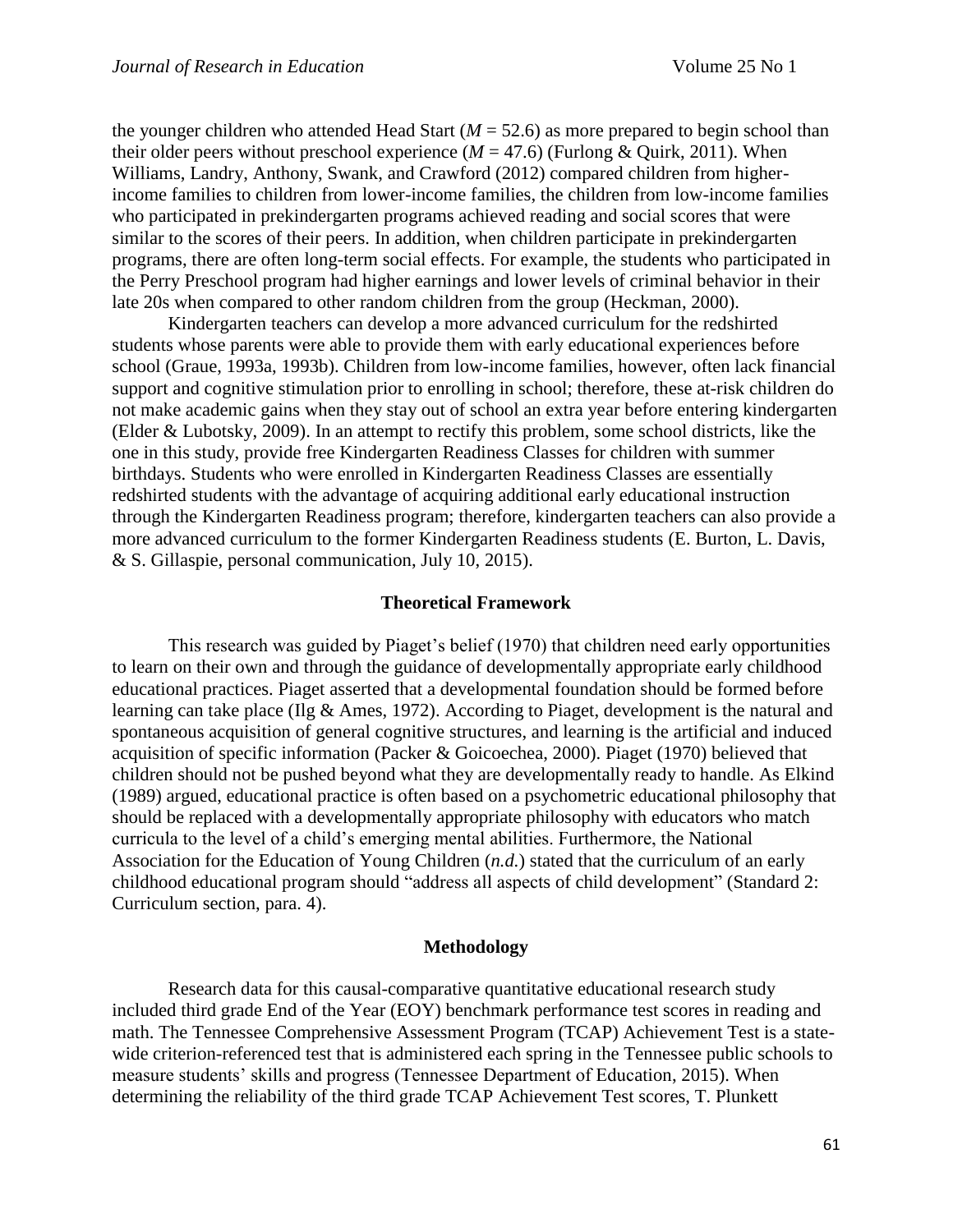(personal communication, September 20, 2013) from the Department of Assessment Design at the Tennessee Department of Education reported a KR-20 of 0.93 for the 2012 Reading TCAP (*SEM* = 3.37), a KR-20 of 0.93 for the 2013 Reading TCAP (*SEM* = 3.32), a KR-20 of 0.94 for the 2012 Mathematics TCAP (*SEM* = 2.94), and a KR-20 of 0.92 for the 2013 Mathematics TCAP (*SEM* = 2.62). Furthermore, the email from T. Plunkett (personal communication, September 20, 2013) reported that the construct and content validity measures were accurate measures for the academic achievement of third graders.

The participants in this study included a total of 910 students who were eligible to attend kindergarten in a local school district in Tennessee during the 2008-2009 school year. These students took the third grade EOY benchmark performance assessments (TCAP) during the spring of 2012 or the spring of 2013, were continuously enrolled in one of the 13 schools that offered Kindergarten Readiness Classes within the local school district from the beginning of school until the third grade, and were not retained in any grade level. Student birth dates and school enrollment dates were used to categorize each student's data into one of the student groups (*KR*, *SK*, *K*, and *RS*) for analysis (Table 2). Each of the four student groups represent the decisions made by parents, teachers, and school administrators regarding the most effective ways to support the development of the young child. It is presumed that each parent chose the method that was believed to be developmentally in the best interest of the child. Before the 2008-2009 school year, the parents of each child, who met the state requirements for kindergarten enrollment, made one of the following decisions: to enroll their child in a regular kindergarten class during the 2008-2009 school year (*K*: fall and spring birthdays and *SK*: summer birthdays), to redshirt their child during the 2008-2009 school year and enroll him or her in a regular kindergarten class during the 2009-2010 school year (*RS*: summer birthdays), or to enroll their child in a Kindergarten Readiness Class during the 2008-2009 school year and a regular kindergarten class during the 2009-2010 school year (*KR*: summer birthdays). In 2008, students who were eligible to enroll in Kindergarten Readiness Classes had birth dates between June 1 and September 30. Third grade student EOY benchmark performance test scores in reading and math were obtained from the spring of 2012 and the spring of 2013 to accurately represent the enrollment decisions that parents made before the 2008-2009 school year. Table 2 displays the demographics of each student group. Socioeconomic status (SES) was defined by student enrollment in the National School Lunch Program (NSLP) that provides low-cost or free lunches to children in need.

Preliminary assumption testing included descriptive statistics (mean, standard deviation, range of scores, skewness, and kurtosis), Mahalanobis distances to check for multivariate normality, matrices of scatterplots between pairs of variables to test linearity, a separate univariate analysis of variance for each of the dependent variables to assess multicollinearity, Box's M Test of Equality of Covariance Matrices, Levene's Test of Equality of Error Variances, and Levene's Test for Homogeneity of Variances. No serious violations of the assumptions were noted; therefore, a mixed-design multivariate analysis of variance (MANOVA) was performed to investigate differences in the third grade reading and math EOY benchmark performance test scores (dependent variables) of students in the *KR, SK, RS,* and *K* groups (independent variable). Then, between-groups analyses of variance (ANOVAs) and Tukey's HSD post-hoc tests were used to identify the student groups that had statistically significant differences in reading and math scores. The first analysis of variance was conducted with the student groups (*KR, SK, RS,*  and  $K$ ) as the independent variable and the reading scores as a dependent variable. The second analysis of variance was conducted with the math scores as a dependent variable. An alpha level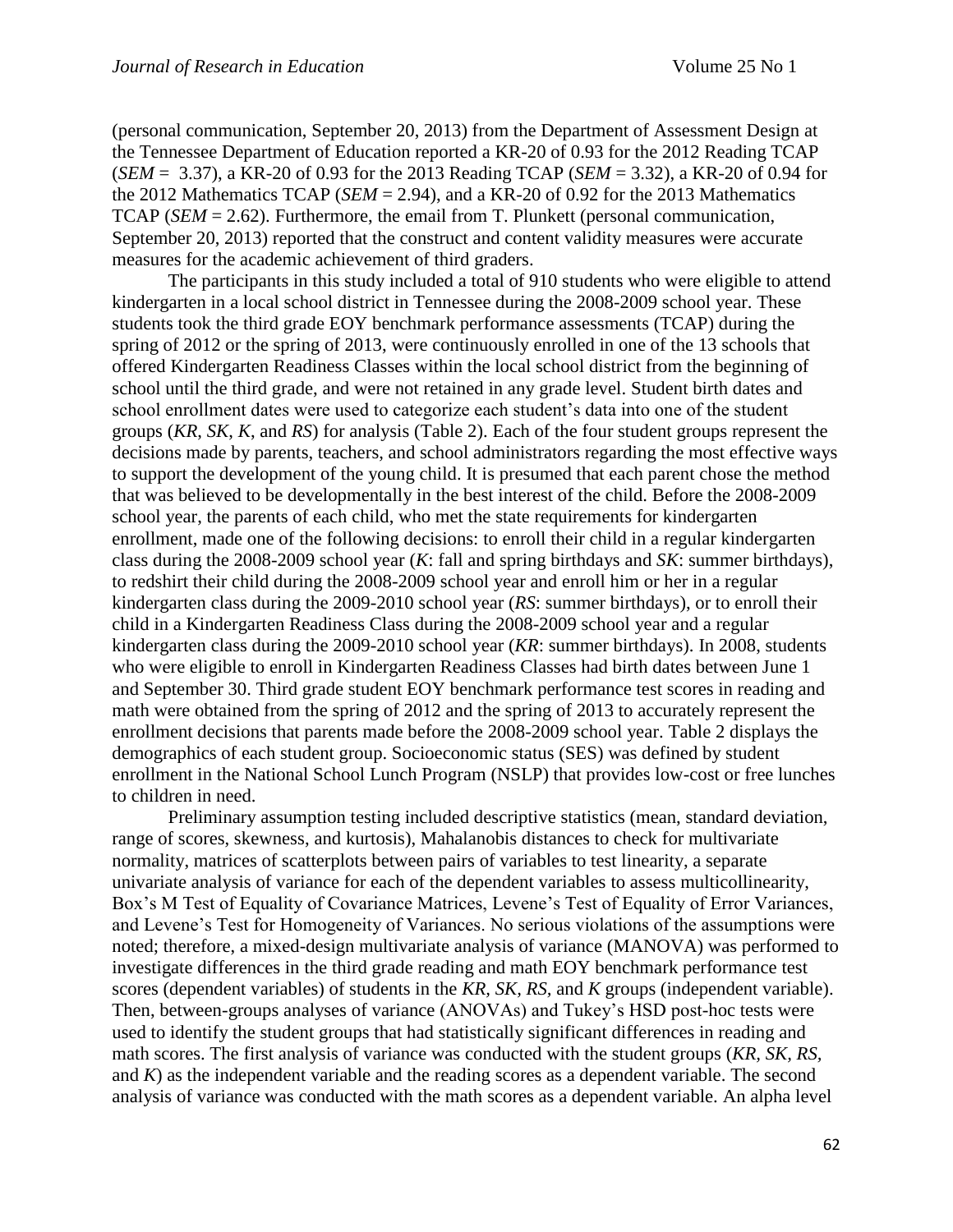of  $p \le 0.05$  was established for all of the statistical tests. The null hypothesis was retained or rejected based on the results of the MANOVA and ANOVA analyses. Eta squared  $(\eta^2)$  effect size values were used to determine practical significance. Tukey's HSD post-hoc tests were used to protect against Type I errors.

#### **Analysis of Data**

The MANOVA revealed statistically significant differences between the *KR, SK, RS,* and *K* student groups on the combined third grade reading and math EOY benchmark performance test scores,  $F(6, 1810) = 3.21$ ,  $p = .004$ ; Wilks' Lambda = .98; partial  $\eta^2 = .01$ . When the results of the reading and math scores were considered separately, both differences reached statistical significance, Reading:  $F(3, 906) = 3.36$ ,  $p = .018$ ; partial  $\eta^2 = .01$ ; Math:  $F(3, 906) = 5.11$ ,  $p =$ .002; partial  $\eta^2$  = .02. Table 3 displays the statistical descriptives of the reading and math scores of the *KR, SK, RS*, and *K* student groups, and Table 4 displays the results of the MANOVA.

The between-groups ANOVAs revealed statistically significant differences at the  $p < .05$ level in the third grade reading, *F*(3, 906) = 3.36, *p* = .03, and math, *F*(3, 906) = 5.11, *p* = .003, EOY benchmark performance test scores of the *KR* and *SK* student groups; therefore, the null hypothesis was rejected (Table 5). Despite reaching statistically significant differences, the actual differences in the means of the reading and math scores between the *KR* and *SK* student groups were small. The effect size, calculated using eta squared  $(\eta^2)$ , was 0.01 for the reading scores and .02 for the math scores; therefore, only 1% of the variance in reading scores and 2% of the variance in math scores can be explained by the student groups. Post-hoc comparisons using Tukey's HSD tests, however, indicated that the students in the *KR* group (Reading: *M* = 88.84,  $SD = 5.59$ ; Math:  $M = 90.78$ ,  $SD = 5.99$ ) had statistically significant higher means of reading and math scores when compared to the students in the *SK* group (Reading:  $M = 86.57$ , *SD* = 6.73; Math: *M* = 87.78, *SD* = 6.93).

In addition, there was a statistically significant difference at the  $p < .05$  level in the third grade math EOY benchmark performance test scores for the *KR* and *K* student groups, *F*(3, 906)  $= 5.11, p < .001$ ; therefore, the null hypothesis was rejected (Table 5). Despite reaching statistical significance, the actual difference in the mean of the math scores between the *KR* and K student groups was small. The effect size, calculated using eta squared  $(\eta^2)$ , was .02. As a result, only 2% of the variance in math scores can be explained by the student groups. Post-hoc comparisons using the Tukey's HSD test indicated that the students in the  $KR$  group ( $M = 90.78$ ,  $SD = 5.99$ ) had a statistically significant higher mean of math scores when compared to the students in the *K* student group ( $M = 87.88$ ,  $SD = 7.29$ ).

Although the null hypothesis was rejected because there were statistically significant differences in the third grade reading and math EOY benchmark performance test scores of the students in the *KR* and *SK* groups and the math scores of the students in the *KR* and *K* groups, the comparisons of the reading and math scores of the other student groups did not result in statistically significant differences. The ANOVA of the reading scores between the students in the *KR* and *K* groups ( $p = .074$ ), *RS* and *K* groups ( $p = .414$ ), *SK* and *K* groups ( $p = .797$ ), *RS* and *KR* groups ( $p = .99$ ), and *SK* and *RS* groups ( $p = .264$ ) did not result in statistically significant differences. In addition, the ANOVA of the math scores between the students in the *RS* and *K*  groups ( $p = .928$ ), *SK* and *K* groups ( $p = .998$ ), *RS* and *KR* groups ( $p = .641$ ), and *SK* and *RS* groups  $(p = .913)$  did not result in statistically significant differences. The sample sizes, means, and standard deviations for each student group are displayed in Table 3.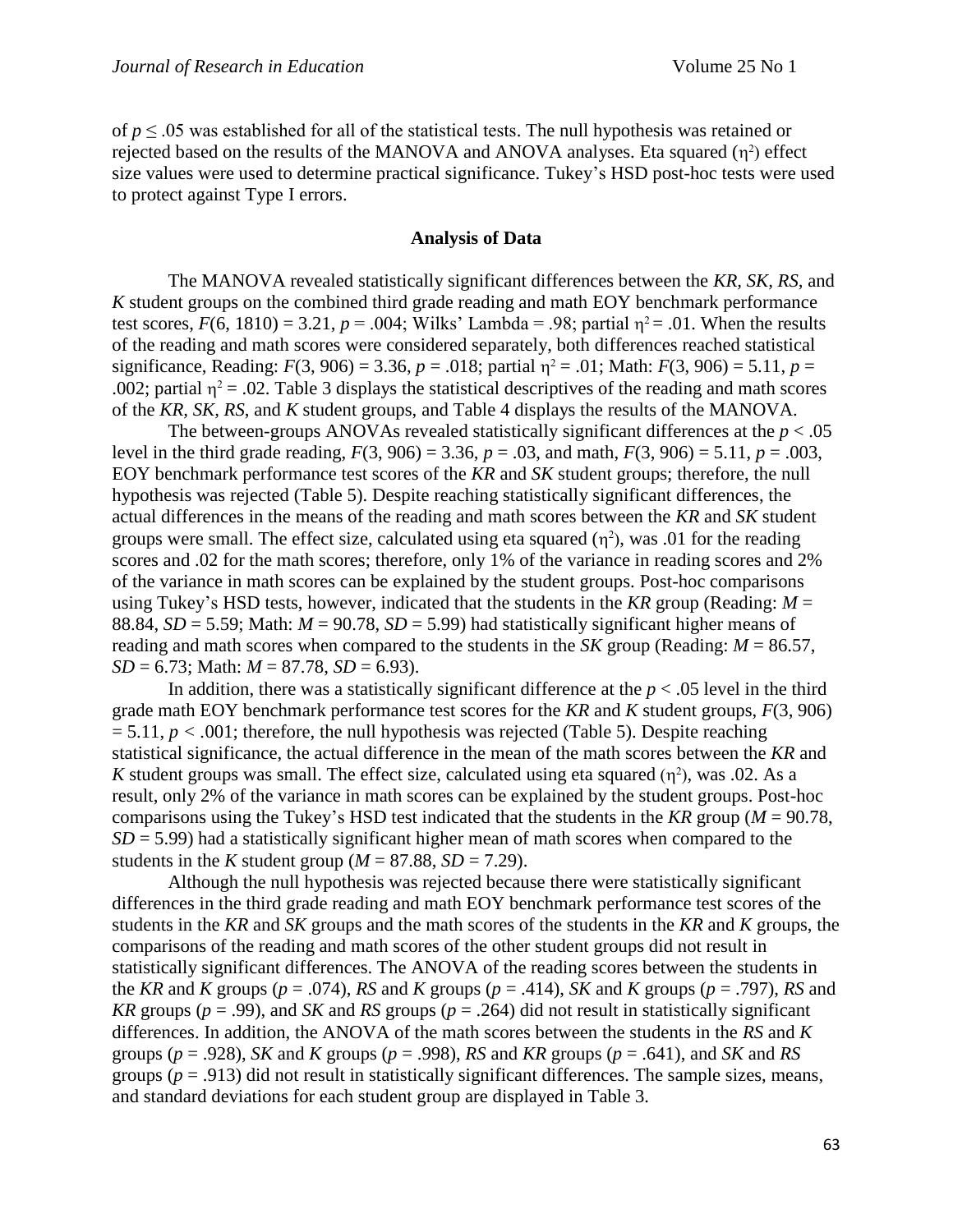## **Discussion and Conclusions**

There are numerous reasons, such as physical growth, academic abilities, and social functioning, that parents decide that their young children with summer birthdays are not ready to begin regular kindergarten classes (Graue, 1993a, 1993b; Lareau, 1994). When parents choose to wait before enrolling their young children in regular kindergarten classes, some of the options that they select for their children include: redshirting their children and keeping them at home for a year, enrolling them in a private preschool, or enrolling them in Kindergarten Readiness Classes in the local school district. Parents must decide what is best for their children.

The students with summer birthdays who enrolled in Kindergarten Readiness Classes during the 2008-2009 school year (*KR*) had a statistically significant higher mean of third grade reading and math EOY benchmark performance test scores when compared to their equally likely peers (*SK*) with summer birthdays who enrolled in regular kindergarten classes despite their young age. In addition, the students in the *KR* group had a statistically significant higher mean of math scores when compared to their peers (*K*) with fall and spring birthdays who enrolled in regular kindergarten classes during the 2008-2009 school year. However, comparisons of the reading scores between students in the *KR* and *K* student groups did not result in statistically significant findings. Given the findings, the Kindergarten Readiness program that was provided by the local school district during the 2008-2009 school year appears to have had a positive effect on some of the program participants in the *KR* group (Reading scores of *KR* and *SK*:  $p = .03$ ,  $\eta^2 = .01$ ; Math scores of *KR* and *SK*:  $p = .003$ ,  $\eta^2 = .02$ ; Math scores of *KR* and *K*:  $p$  $< .001$ ,  $\eta^2 = .02$ ). As Elkind (2001) argued, children who are pushed to achieve beyond their adaptive abilities may experience problems including school failure, school burnout, or behavioral symptoms, such as aggression or withdrawal, chronic physical and psychological illnesses, drug and alcohol abuse, suicide, depression, and anxiety. Perhaps the Kindergarten Readiness program gave the younger students with summer birthdays (*KR*) extra time to grow and mature without pressuring them to achieve beyond their developmental abilities. As corroborated by Kurdek and Sinclair (2001), the educational experiences that children encounter before kindergarten predict their future success in school. Some parents do not have the financial means to stay at home with their children or send their children to private preschools (Elder & Lubotsky, 2009); therefore, free early childhood education interventions, such as the Kindergarten Readiness program, may give parents the tools they need to prepare their children for kindergarten, thus narrowing the achievement gap that often exists between younger and older school age children.

The students who were redshirted before kindergarten (*RS*) performed as well as the students who were enrolled in Kindergarten Readiness Classes before kindergarten (*KR*) on the third grade reading and math EOY benchmark performance assessments. Given the findings, parents should have the freedom to redshirt their children and select alternative forms of early childhood education that are not provided by the local school district before enrolling them in kindergarten. The unexpected low number of only 22 students in the *RS* group was due to the fact that an extremely small portion of the parent population decided to redshirt their children during the 2008-2009 school year. The parents of young children with summer birthdays who were opposed to redshirting their children may have decided to enroll their children in Kindergarten Readiness Classes instead of keeping them at home or enrolling them in private preschools. As Elder and Lubotsky (2009) reported, children from low-income families often lack financial support and cognitive stimulation prior to enrolling in school; therefore, they do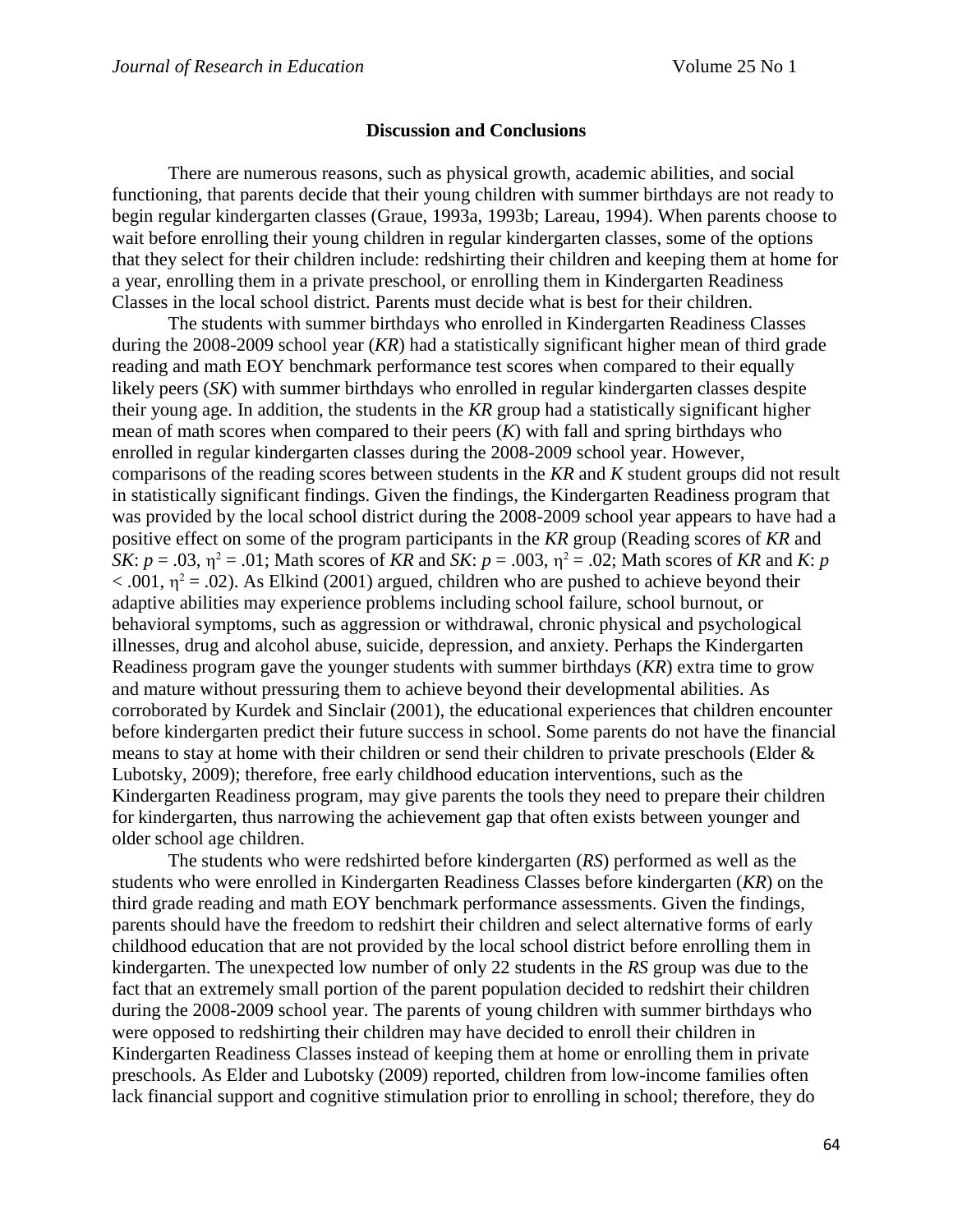not make academic gains when they stay out of school an extra year before entering kindergarten. Furthermore, a positive relationship between student achievement and kindergarten entry age was mostly due to the skills that the older children gained before kindergarten (Elder & Lubotsky, 2009). In the current study, perhaps more parents enrolled their children in the Kindergarten Readiness program during the 2008-2009 school year, because the program was offered as a no cost means of providing their children with cognitive stimulation before kindergarten.

The redshirted students and students with summer birthdays who went to kindergarten during the 2008-2009 school year (*RS* and *SK*) performed as well as the older students with fall and spring birthdays who did not qualify for Kindergarten Readiness Classes (*K*) on the third grade EOY benchmark performance assessments in reading and math. In addition, the students with summer birthdays who went to kindergarten during the 2008-2009 school year (*SK*) performed as well as the redshirted students (*RS*) on the third grade EOY benchmark performance assessments in reading and math. If there were academic achievement gaps in reading and math between the students in the *K*, *RS*, and *SK* groups during kindergarten through the second grade, the academic differences faded by the end of the students' third grade year. Although it was important to compare the reading and math scores of students in the *K*, *RS*, and *SK* groups, the findings indicated that parents and guardians should have the freedom to make final school enrollment decisions for their children. Some parents may choose to redshirt their children and select alternative forms of early childhood education that are not provided by the local school district before enrolling them in kindergarten (*RS*). Other parents may decide that their young children with summer birthdays are developmentally ready to begin regular kindergarten classes (*SK*); therefore, these children are not redshirted and do not enroll in Kindergarten Readiness Classes. Educational professionals can guide parents by informing them of the qualifications, guidelines, philosophy, and potential benefits of the Kindergarten Readiness Class. Children deserve the opportunity to succeed, and their placement should be based on their developmental needs.

#### **Implications for Practice**

When there are concerns that young children with summer birthdays may not be ready to begin school, this research study supports the need to allow parents to make the decision to redshirt their children, enroll them in Kindergarten Readiness Classes, or enroll them in regular kindergarten classes. When parents enroll their children in early childhood education programs, such as the Kindergarten Readiness program, however, they may be reducing the number of young children who will be pushed to achieve beyond what they are developmentally ready to handle and are preventing retentions, academic deficiencies, and behavioral problems in the future (Elkind, 2001). The Kindergarten Readiness teachers and regular kindergarten teachers in the local school district attested that the students who were enrolled in Kindergarten Readiness Classes were often more prepared for kindergarten, because they were older and more mature; had longer attention spans; and were more familiar with school and classroom rules, routines and procedures. As a result, when the students who were enrolled in the Kindergarten Readiness Classes were ready to progress to regular kindergarten classes, the kindergarten teachers were able to master a larger number of curriculum standards (E. Burton, L. Davis, & S. Gillaspie, personal communication, July 10, 2015). Teachers should educate parents about the benefits of enrolling their children in developmentally appropriate programs that provide cognitive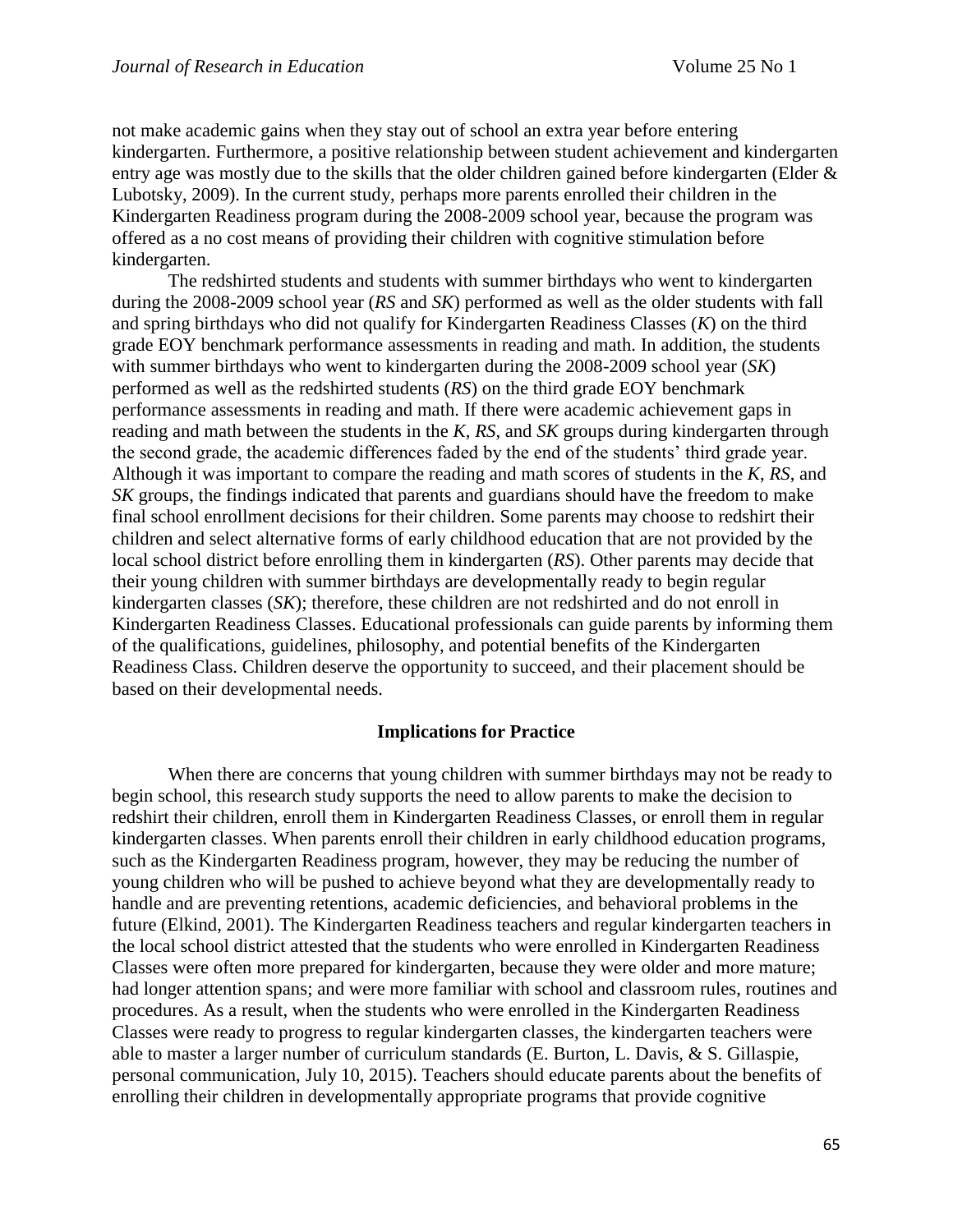stimulation to young students while giving them an extra year to grow and develop before kindergarten. School systems have the responsibility to provide young children with effective early childhood educational programs that prepare them for their future educational endeavors. Various programs such as Response to Instruction and Intervention  $(RTI<sup>2</sup>)$  help students who struggle with academic deficiencies (Tennessee Department of Education, 2013); however, early childhood education programs such as the Kindergarten Readiness program can help prevent the academic deficiencies and behavior problems that arise as students progress through school by identifying and correcting these problems early. The demands of high-stakes testing and the addition of Common Core State Standards promote the need for early childhood education; however, many families lack the ability to prepare their children for kindergarten through appropriate preschool programs (Elder & Lubotsky, 2009). The funding and implementation of effective early childhood education programs, therefore, would help parents prepare their children for school.

## **Limitations and Need for Future Research**

This study was limited to the schools in the local district that participated in the Kindergarten Readiness program during the 2008-2009 school year. In addition, the study was limited to the third grade Reading and Mathematics TCAP Achievement Test scores of the students in the local school district during the spring of 2012 and the spring of 2013 as well as the reliability and validity of these EOY benchmark performance test scores. In the current study, students were classified into groups that represented the enrollment decisions that parents made before the 2008-2009 school year; however, future research studies can be used to investigate the means of the student groups as classified by gender, ethnicity, and socioeconomic status. This study was limited by any decision made or life event that may have occurred in a student's home prior to the student's kindergarten enrollment date, such as curriculum choice (e.g., through a stay-at-home parent, other prekindergarten programs, private preschools, or daycare), deaths, births, the relocation of home, or the transferring of schools. Future research studies can identify the early childhood educational programs that were not provided by the local school district and how these programs affected the future academic achievement of students. In addition, the study was limited by any decision made by a student's parents to provide tutoring or other academic services outside of the regular school day. This study was limited by the level of the teachers' effectiveness as a student progressed from kindergarten to the third grade. The conditions that drove a local school district to implement the Kindergarten Readiness program were also limitations of the study; therefore, Kindergarten Readiness teachers and kindergarten teachers could complete interviews and surveys that would provide additional information about how school readiness and chronological age at kindergarten entry affected the academic achievement of students as they progressed through school. In the current study, the students' scores from the Phelps Kindergarten Readiness Scale and teacher behavior ratings were not provided by the school district; however, these scores and ratings can be compared with the students' EOY benchmark performance test scores to further study how kindergarten readiness affected the future academic achievement of students.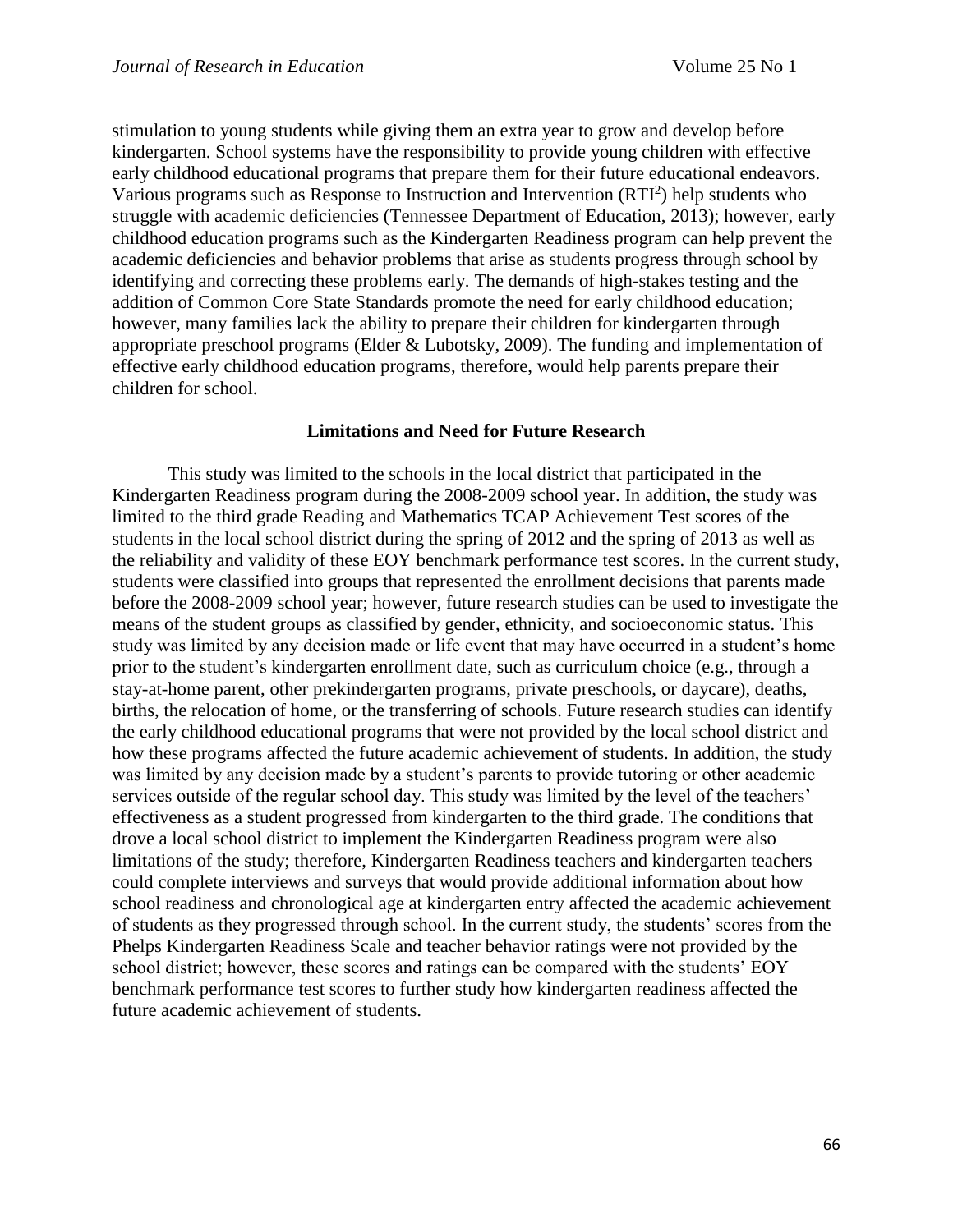## **References**

- Byrd, R. S., Weitzman, M., & Auinger, P. (1997). Increased behavioral problems associated with delayed school entry and delayed school progress. *Pediatrics, 100*(4), 654–661.
- Cameron, M. B., & Wilson, B. J. (1990). The effects of chronological age, gender, and delay of entry on academic achievement and retention: Implications for academic redshirting. *Psychology in the Schools, 27*(3), 260-263.
- Carnegie Foundation. (1992). *Ready to learn: A mandate for the nation.* New York: Carnegie.
- Connor, C. M., Morrison, F. J. (2006). Services or programs that influence young children's academic success and school completion. Rev ed. In R. E. Tremblay, R. G. Barr, R. Peters (Ed.s), *Encyclopedia on Early Childhood Development.* Retrieved from http://www.child-encyclopedia.com/documents/Connor-MorrisonANGxp\_rev.pdf
- Crosser, S. L. (1991). Summer birth date children: Kindergarten entrance age and academic achievement. *Journal of Educational Research, 84*(3), 140-146.
- Elder, T. E., Lubotsky, D. H. (2009). Kindergarten entrance age and children's achievement: Impacts of state policies, family background, and peers. *The Journal of Human Resources, 44*(3), 641-683.
- Elkind, D. (1989, October). Developmentally appropriate practice: Philosophical and practical implications. *Phi Delta Kappan, 71*(2), 113-117.
- Elkind, D. (2001). *The hurried child: Growing up too fast too soon*. Cambridge, MA: Da Capo.
- Furlong, M., & Quirk, M. (2011, January 1). The relative effects of chronological age on Hispanic students' school readiness and grade 2 academic achievement. *Contemporary School Psychology, 15*, 81-92.
- Graue, M. E. (1993a). Expectations and ideas coming to school. *Early Childhood Research Quarterly, 8*(1), 53-75.
- Graue, M. E. (1993b). *Ready for what? Constructing meanings of readiness for kindergarten.*  Albany: State University of New York Press.
- Graue, M. E., & DiPerna, J. (2000). Redshirting and early retention: Who gets the "gift of time" and what are its outcomes? *American Educational Research Journal, 37*(2), 509-534.
- Heckman, J. (2000). Policies to foster human capital. *Research in Economics, 54*(1), 3–56.
- Huang, F. L., Invernizzi, M. A. (2012). The association of kindergarten entry age with early literacy outcomes. *The Journal of Educational Research, 105*(6), 431-441.
- Hubbard, J. (2012, April 10). Tennessee kids lack skills for kindergarten. *The Tennessean.* Retrieved from<http://blackstarjournal.org/?p=759>
- Ilg, F. L., & Ames, L. B. (1972). *School readiness. Behavior tests used at the Gesell Institute*  (Rev. ed.). New York: Harper & Row.
- Kurdek, L. A. & Sinclair, R. J. (2001). Predicting reading and mathematics achievement in fourth-grade children from kindergarten readiness scores. *Journal of Educational Psychology, 93*(3), 451-455.
- Lareau, A. (1994). *Delayed kindergarten entrance: Social class, parent involvement, and redshirting.* Paper presented at the annual meeting of the American Educational Research Association, San Francisco.
- Lincove, J. A., & Painter, G. (2006). Does the age that children start kindergarten matter? Evidence of long-term educational and social outcomes. *Educational Evaluation and Policy Analysis, 28*(2), 153-179.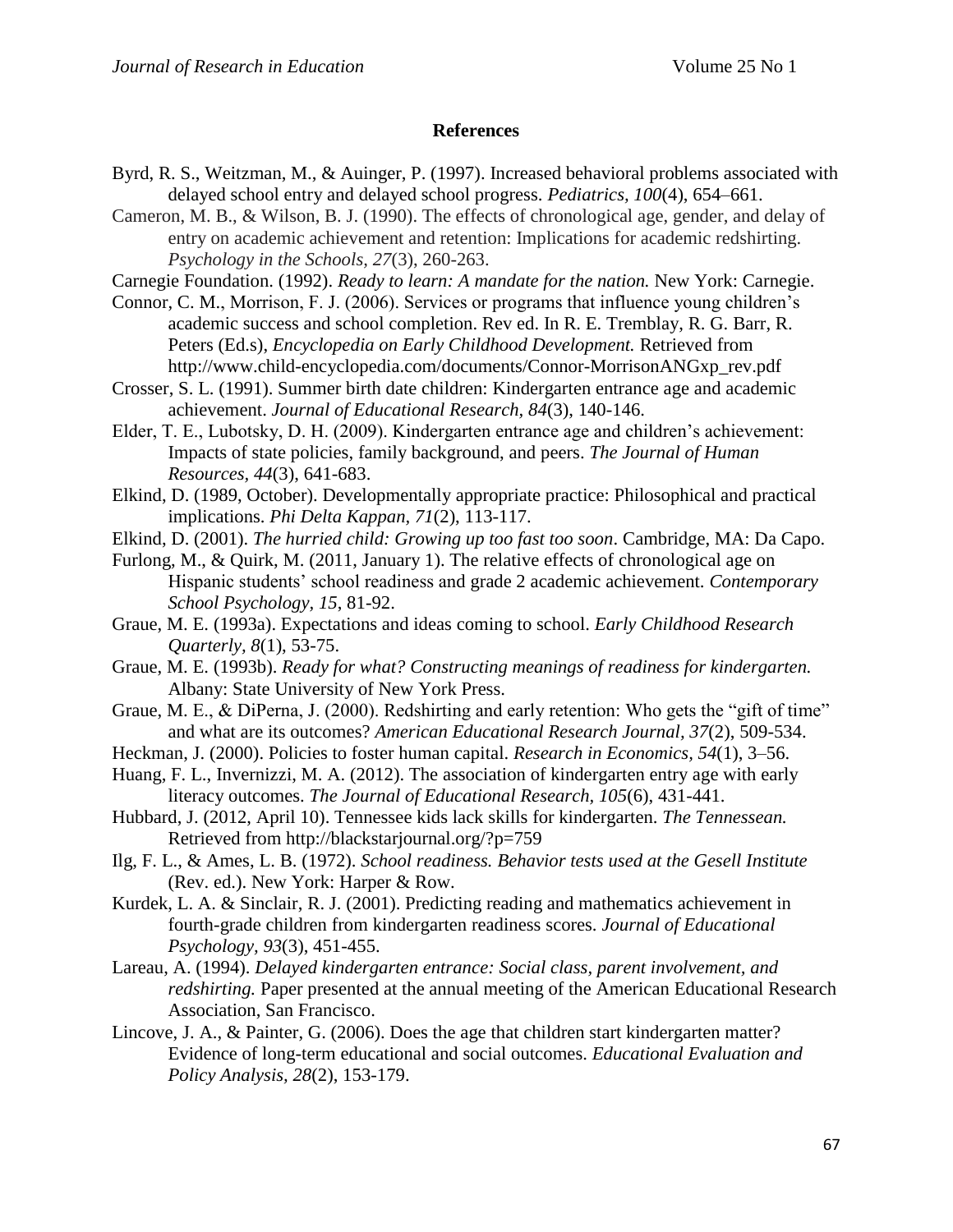- Marshall, H. H. (2003). Opportunity deferred or opportunity taken? An updated look at delaying kindergarten entry. *Young Children*, *58*(5), 84-93.
- Morrison, F. J., Griffith, F. M., & Alberts, D. M. (1997). Nature-nurture in the classroom: Entrance age, school readiness, and learning in children. *Developmental Psychology, 33*(2), 254-262.
- National Association for the Education of Young Children. (*n.d.*). *The 10 NAEYC program standards.* Retrieved from [http://families.naeyc.org/accredited-article/10-naeyc-program](http://families.naeyc.org/accredited-article/10-naeyc-program-standards)[standards](http://families.naeyc.org/accredited-article/10-naeyc-program-standards)
- National Institute of Child Health and Human Development, Early Child Care Research Network. (2007). Age of entry to kindergarten and children's academic achievement and socioemotional development. *Early Education and Development, 18*(2), 337-368.
- Oshima, T. C., & Domaleski, C. S. (2006). Academic performance gap between summerbirthday and fall-birthday children in grades k-8. *The Journal of Educational Research, 99*(4), 212-217.
- Packer, M. J., & Goicoechea, J. (2000). Sociocultural and constructivist theories of learning: Ontology, not just epistemology. *Educational Psychologist, 35*(4), 227-241.
- Pelletier, J., & Corter, C. (2005). Design, implementation, and outcomes of a school readiness program for diverse families. *School Community Journal, 15*(1), 89-116.
- Piaget, J. (1970). *Science of education and the psychology of the child.* New York: Orion Press.
- Prichard, L. (2015). *Kindergarten readiness.* Retrieved from [Anonymous]
- Shepard, L. A., & Smith, M. L. (1986, November). Synthesis of research on school readiness and kindergarten retention. *Educational Leadership, 44*, 78-86.
- Spitzer, S., Cupp, R., & Parke, R. D. (1995). School entrance age, social acceptance, and selfperceptions in kindergarten and first grade. *Early Childhood Research Quarterly, 10*(4), 433-450.
- Tennessee Department of Education. (2013, August). *RTI<sup>2</sup> framework 2013 implementation guide.* Retrieved from

[http://www.tncore.org/sites/www/Uploads/RTI2%20Implementation%20Guide-FINAL-](http://www.tncore.org/sites/www/Uploads/RTI2%20Implementation%20Guide-FINAL-08.22.13.pdf)[08.22.13.pdf](http://www.tncore.org/sites/www/Uploads/RTI2%20Implementation%20Guide-FINAL-08.22.13.pdf)

Tennessee Department of Education. (2015). *Understanding the individual profile report (IPR).* Retrieved from

http://tn.gov/assets/entities/education/attachments/tst\_ach\_2015\_parent\_IPR\_guide.pdf

- Tyre, P. (2006, September 11). The new first grade: Too much too soon? *Newsweek,* 34-44.
- Uphoff, J. K., & Gilmore, J. (1985). Pupil age at school entrance: How many are ready for success? *Educational Leadership*, *43*(1), 86-90.
- U.S. Department of Education, National Center for Education Statistics. (2013). *The Condition of Education*. Retrieved from http://nces.ed.gov/programs/coe/indicator\_tea.asp
- [U.S. Department of Education,](http://www.ed.gov/) [National Center for Education Statistics](http://nces.ed.gov/) (2014). *Types of state and district requirements for kindergarten entrance and attendance, by state: 2014.* Retrieved from http://nces.ed.gov/programs/statereform/tab5\_3.asp
- Williams, J. M., Landry, S. H., Anthony, J. L., Swank, P. R., & Crawford, A. D. (2012). An empirically-based statewide system for identifying quality pre-kindergarten programs. *Education Policy Analysis Archives, 20*(17), 36.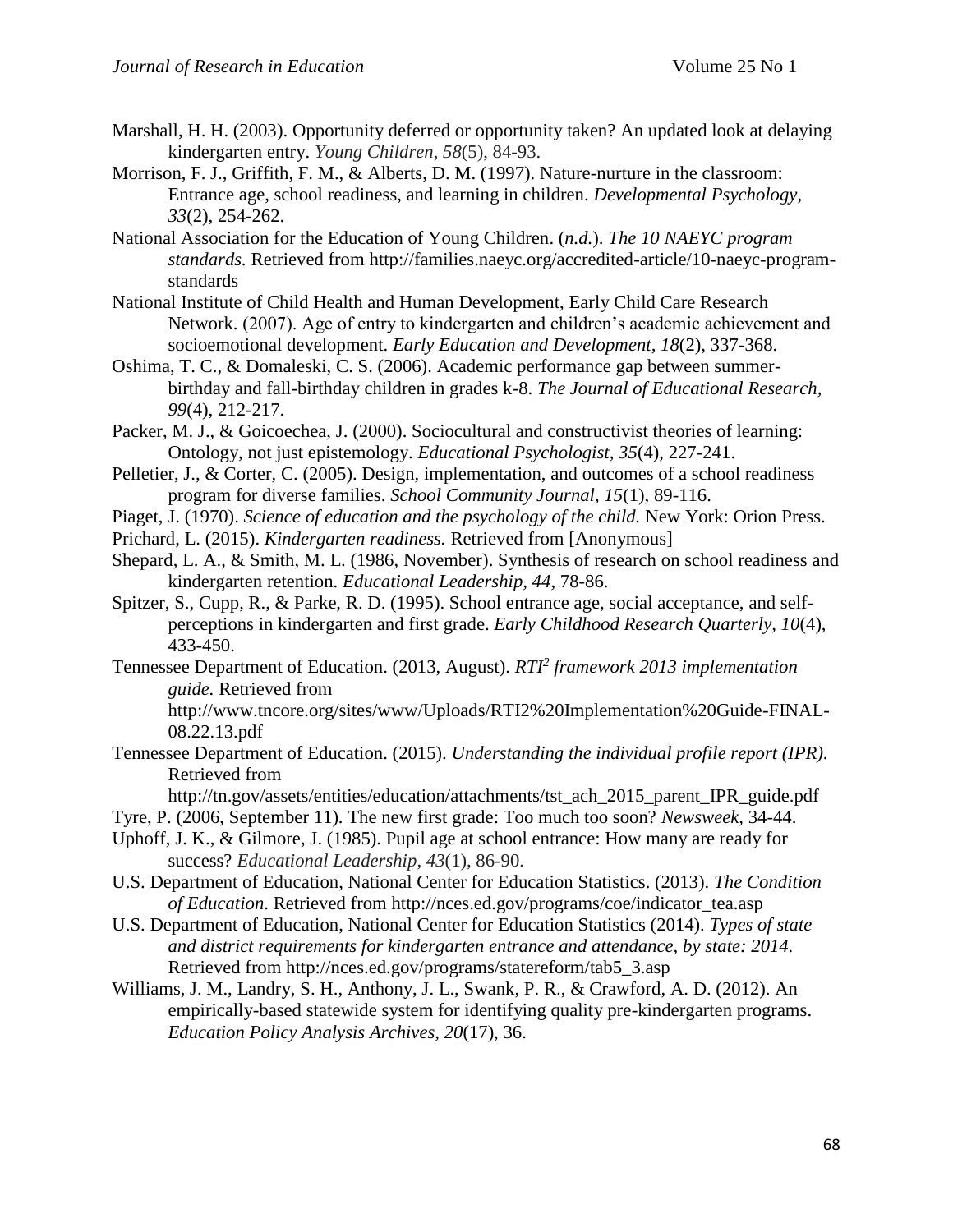| Eligibility Dates to Begin Kindergarten as of 2014 |                                                                                                                                                                                                                                 |  |  |  |  |  |  |  |
|----------------------------------------------------|---------------------------------------------------------------------------------------------------------------------------------------------------------------------------------------------------------------------------------|--|--|--|--|--|--|--|
| <b>Eligibility Date</b>                            |                                                                                                                                                                                                                                 |  |  |  |  |  |  |  |
| (5 on or before this                               | State(s)                                                                                                                                                                                                                        |  |  |  |  |  |  |  |
| date)                                              |                                                                                                                                                                                                                                 |  |  |  |  |  |  |  |
| <b>Local Education</b>                             | Massachusetts, New Hampshire, New Jersey, New York, Ohio,                                                                                                                                                                       |  |  |  |  |  |  |  |
| Agencies                                           | Pennsylvania, & Vermont                                                                                                                                                                                                         |  |  |  |  |  |  |  |
| choose eligibility                                 |                                                                                                                                                                                                                                 |  |  |  |  |  |  |  |
| dates                                              |                                                                                                                                                                                                                                 |  |  |  |  |  |  |  |
| July 31                                            | Hawaii & Nebraska                                                                                                                                                                                                               |  |  |  |  |  |  |  |
| August 1                                           | Arkansas, Indiana, Missouri, & North Dakota                                                                                                                                                                                     |  |  |  |  |  |  |  |
| August 15                                          | Tennessee                                                                                                                                                                                                                       |  |  |  |  |  |  |  |
| August 31                                          | Delaware, Kansas, North Carolina, & Washington                                                                                                                                                                                  |  |  |  |  |  |  |  |
| September 1                                        | Alabama, Alaska, Arizona, California, Florida, Georgia, Idaho,<br>Illinois, Maryland, Minnesota, Mississippi, New Mexico, Oklahoma,<br>Oregon, Rhode Island, South Carolina, South Dakota, Texas, West<br>Virginia, & Wisconsin |  |  |  |  |  |  |  |
| September 2                                        | Utah                                                                                                                                                                                                                            |  |  |  |  |  |  |  |
| September 10                                       | Montana                                                                                                                                                                                                                         |  |  |  |  |  |  |  |
| September 15                                       | Iowa & Wyoming                                                                                                                                                                                                                  |  |  |  |  |  |  |  |
| September 30                                       | The District of Columbia, Louisiana, Nevada, & Virginia                                                                                                                                                                         |  |  |  |  |  |  |  |
| October 1                                          | Colorado, Kentucky, & Michigan                                                                                                                                                                                                  |  |  |  |  |  |  |  |
| October 15                                         | Maine                                                                                                                                                                                                                           |  |  |  |  |  |  |  |
| January 1                                          | Connecticut                                                                                                                                                                                                                     |  |  |  |  |  |  |  |

# Table 1

*Note.* Adapted from "Types of State and District Requirements for Kindergarten Entrance and Attendance, by State: 2014," by [U.S. Department of Education,](http://www.ed.gov/) [National Center for Education](http://nces.ed.gov/)  [Statistics,](http://nces.ed.gov/) 2014.

## Table 2

| Demographics of the Student Groups |  |  |
|------------------------------------|--|--|
|                                    |  |  |

| Code      | $\boldsymbol{n}$ | $\%$ | Group description                                     | Range of<br>birthdates | Gender | $\boldsymbol{n}$ | %   | Ethnicity    | $\boldsymbol{n}$ | %   | <b>SES</b>  | $\boldsymbol{n}$ | %   |        |     |     |              |    |     |                     |     |     |
|-----------|------------------|------|-------------------------------------------------------|------------------------|--------|------------------|-----|--------------|------------------|-----|-------------|------------------|-----|--------|-----|-----|--------------|----|-----|---------------------|-----|-----|
| KR        | 99               | 11%  | Enrolled in Kindergarten                              | June 1-                | Male   | 53               | 54% | White        | 78               | 79% | <b>NSLP</b> | 32               | 32% |        |     |     |              |    |     |                     |     |     |
|           |                  |      | Readiness Classes in                                  | September              |        |                  |     |              |                  |     |             |                  |     |        |     |     |              |    |     |                     |     |     |
|           |                  |      | 2008, enrolled in regular                             | 30                     | Female | 46               | 46% | <b>Black</b> | 8                | 8%  | Non-        | 67               | 68% |        |     |     |              |    |     |                     |     |     |
|           |                  |      | kindergarten classes in                               |                        |        |                  |     |              |                  |     | <b>NSLP</b> |                  |     |        |     |     |              |    |     |                     |     |     |
|           |                  |      | 2009, EOY testing in                                  |                        |        |                  |     | Asian        | 5                | 5%  |             |                  |     |        |     |     |              |    |     |                     |     |     |
|           |                  |      | 2013.                                                 |                        |        |                  |     | Hispanic     | 8                | 8%  |             |                  |     |        |     |     |              |    |     |                     |     |     |
| SK        | 206              | 23%  | Enrolled in regular<br>kindergarten classes in        | June 1-<br>September   | Male   | 85               | 41% | White        | 139              | 67% | <b>NSLP</b> | 64               | 31% |        |     |     |              |    |     |                     |     |     |
|           |                  |      | 2008 despite their young<br>age, EOY testing in 2012. | 30                     |        |                  |     |              |                  |     |             |                  |     | Female | 121 | 59% | <b>Black</b> | 30 | 15% | Non-<br><b>NSLP</b> | 142 | 69% |
|           |                  |      |                                                       |                        |        |                  |     | Asian        | 16               | 8%  |             |                  |     |        |     |     |              |    |     |                     |     |     |
|           |                  |      |                                                       |                        |        |                  |     | Hispanic     | 21               | 10% |             |                  |     |        |     |     |              |    |     |                     |     |     |
| <b>RS</b> | 22               | 2%   |                                                       |                        | Male   | 10               | 45% | White        | 21               | 95% | <b>NSLP</b> | 4                | 18% |        |     |     |              |    |     |                     |     |     |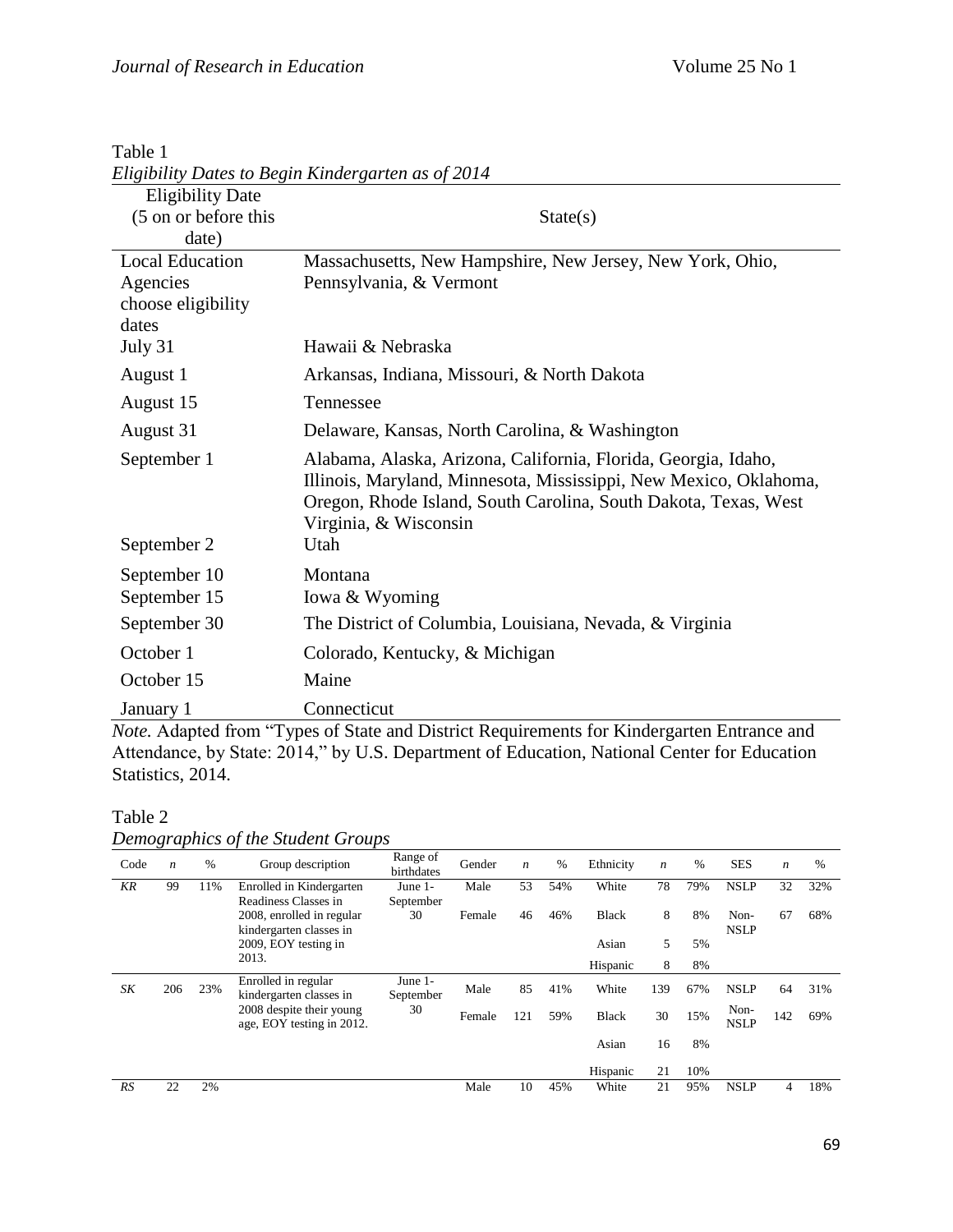|   |     |                                                 | Redshirted in 2008,<br>enrolled in regular | June 1-<br>September | Female | 12  | 55%          | <b>Black</b> | 0              |                     | Non-<br><b>NSLP</b> | 18  | 82% |
|---|-----|-------------------------------------------------|--------------------------------------------|----------------------|--------|-----|--------------|--------------|----------------|---------------------|---------------------|-----|-----|
|   |     |                                                 | kindergarten classes in                    | 30                   |        |     |              | Asian        |                | 5%                  |                     |     |     |
|   |     |                                                 | 2009, EOY testing in<br>2013.              |                      |        |     |              | Hispanic     | $\overline{0}$ |                     |                     |     |     |
| K | 583 | 64%                                             | Did not qualify for                        | October 1-           | Male   | 282 | 48%          | White        | 424            | 73%                 | <b>NSLP</b>         | 181 | 31% |
|   |     | Kindergarten Readiness<br>Classes, enrolled in  | May 31                                     | Female               | 301    | 52% | <b>Black</b> | 63           | 11%            | Non-<br><b>NSLP</b> | 402                 | 69% |     |
|   |     | regular kindergarten in<br>2008, EOY testing in |                                            |                      |        |     |              | Asian        | 37             | 6%                  |                     |     |     |
|   |     |                                                 | 2012.                                      |                      |        |     |              | Hispanic     | 55             | 9%                  |                     |     |     |
|   |     |                                                 |                                            |                      |        |     |              | Indian       | 4              | 1%                  |                     |     |     |

#### Table 3

*Descriptives of Reading and Math Scores of the KR, SK, RS, and K Student Groups*

| Variable       |           | $\boldsymbol{n}$ | $\overline{M}$ | sd   |
|----------------|-----------|------------------|----------------|------|
| Reading scores |           |                  |                |      |
|                | KR        | 99               | 88.84          | 5.59 |
|                | S K       | 206              | 86.57          | 6.73 |
|                | <b>RS</b> | 22               | 89.32          | 5.40 |
|                | K         | 583              | 87.07          | 6.95 |
| Total          |           | 910              | 87.2           | 6.76 |
| Math scores    |           |                  |                |      |
|                | KR        | 99               | 90.78          | 5.99 |
|                | SK        | 206              | 87.78          | 6.93 |
|                | RS        | 22               | 88.82          | 6.22 |
|                | K         | 583              | 87.88          | 7.29 |
| Total          |           | 910              | 88.19          | 7.11 |

#### Table 4

*MANOVA of Reading and Math Scores between KR, SK, RS, and K Student Groups*

|                | $\cdot$ |       |     |      |          |                  |
|----------------|---------|-------|-----|------|----------|------------------|
| Source         | $\mu$   | SS    | МS  |      |          | Partial $\eta^2$ |
| Reading scores |         | 457   | 52  | 3.36 | $.018*$  | .01              |
| Residuals      | 906     | 41035 | 45  |      |          |                  |
| Total          | 909     | 41492 |     |      |          |                  |
| Math scores    |         | 764   | 255 | 5.11 | $.002**$ | .02              |
| Residuals      | 906     | 45179 | 50  |      |          |                  |
| Total          | 909     | 45943 |     |      |          |                  |
|                |         |       |     |      |          |                  |

\**p* < .05. \*\**p* < .01.

## Table 5

*ANOVAs of Reading and Math Scores between KR, SK, RS, and K Student Groups*

| Source                      |               |     |       |     |                         |        |     |
|-----------------------------|---------------|-----|-------|-----|-------------------------|--------|-----|
|                             |               | df  | SS    | МS  | F                       |        |     |
| Reading scores of KR and SK |               |     |       |     |                         |        |     |
|                             | Between-Group |     | 457   | 152 | 3.36                    | $.03*$ | .01 |
|                             | Within-Group  | 906 | 41035 | 45  | $.003**$<br>255<br>5.11 |        |     |
|                             | Total         | 909 | 41492 |     |                         |        |     |
| Math scores of KR and SK    |               |     |       |     |                         |        |     |
|                             | Between-Group |     | 764   |     |                         |        | .02 |